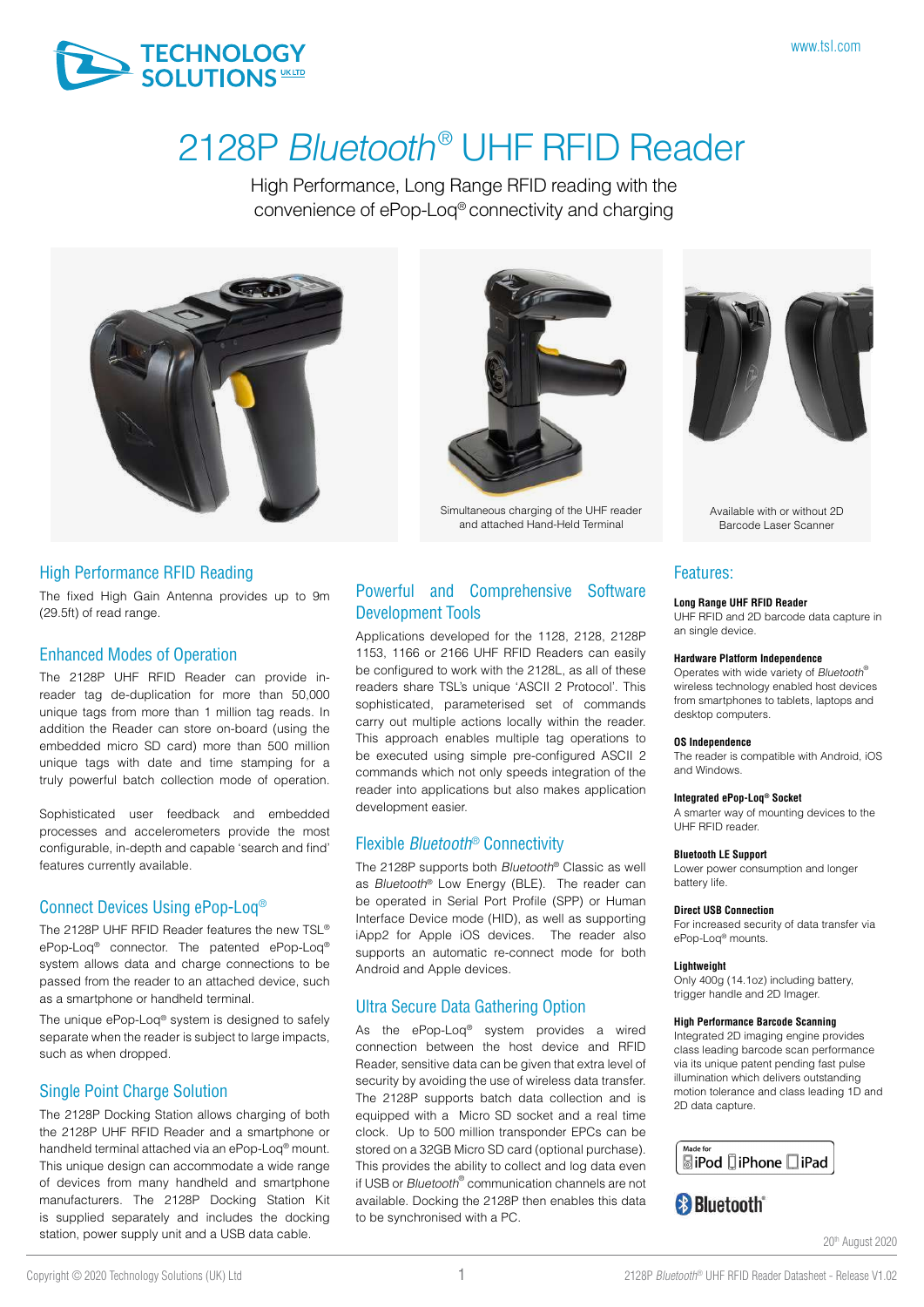### Physical and Environmental Characteristics

| Dimensions:             | 158 x 98 x 170 mm (LxWxH).                                                                                                                     |
|-------------------------|------------------------------------------------------------------------------------------------------------------------------------------------|
| Weight:                 | 445 g (including Trigger Handle & battery).<br>507 g (including Power Handle & battery).                                                       |
| User input:             | Trigger button.                                                                                                                                |
| User feedback:          | Speaker, vibration motor, LED - user<br>configurable.                                                                                          |
| Power:                  | Removable, rechargeable 3.7 volt 2250 mAh<br>Lithium Polymer pack.<br>(Optional Power Handle with 6700 mAh Lithium<br>Polymer pack available). |
| Input Rating:           | 5.2VDC, 4.0A.                                                                                                                                  |
| Enclosure<br>materials: | Polycarbonate.                                                                                                                                 |

#### Performance Characteristics

| RFID engine:                                                  | TSL <sup>®</sup> custom module.                                                                                                                                                                                         |
|---------------------------------------------------------------|-------------------------------------------------------------------------------------------------------------------------------------------------------------------------------------------------------------------------|
| Communication<br>protocols:                                   | TSL <sup>®</sup> ASCII 2.0 parameterised command set<br>and Impinj binary protocol.                                                                                                                                     |
| Memory:                                                       | Optional Micro SD card (maximum 32GB<br>capacity supported). Up to 500 million date<br>and time stamped EPCs can be stored on a<br>32GB Micro SD card (separate purchase from<br>alternative supplier).                 |
| Compatible<br>Host devices<br>$(B$ luetooth $^{\circledR})$ : | Any Bluetooth <sup>®</sup> Host <sup>1</sup> supporting the Serial Port<br>Profile (SPP) or Human Interface Device (HID)<br>profile (Android, iOS, Linux, Mac, Windows).<br>See Bluetooth <sup>®</sup> Mode Comparison. |
| Compatible Host<br>devices (USB):                             | Any USB host with FTDI VCP driver support<br>(Windows, Linux, Mac, Android).                                                                                                                                            |

#### Field: 150-degree forward facing. Antenna: Right Hand Circularly Polarized with optional 2D scanner. Frequency Range: 865 - 868 MHz (EX1/ES1 variant). 902 - 928 MHz (AX1/AS1 variant). Maximum Output Power: 34 dBm EIRP**<sup>3</sup>** .

#### Barcode Scanning

| Barcode module:           | Optional 2D imager.                                                                                                                                                                                                                              |                  |         |
|---------------------------|--------------------------------------------------------------------------------------------------------------------------------------------------------------------------------------------------------------------------------------------------|------------------|---------|
| Sensor<br>Resolution:     | 1280 x 960 pixels.                                                                                                                                                                                                                               |                  |         |
| Field of View:            | Horizontal: 48°, Vertical: 36.7°.                                                                                                                                                                                                                |                  |         |
| Focal Distance:           | From front of engine: 7.38 in (187.5 mm).                                                                                                                                                                                                        |                  |         |
| Aiming LED (V<br>LD):     | 655 nm Laser.                                                                                                                                                                                                                                    |                  |         |
| Illumination:             | 2X Warm white I FDs                                                                                                                                                                                                                              |                  |         |
| Symbologies<br>Supported: | 1D: All major codes<br>2D: PDF417, MicroPDF417, Composite, RSS, TLC-<br>39, Datamatrix, QR code, Micro QR code, Aztec,<br>MaxiCode Postal Codes: US PostNet, US Planet, UK<br>Postal, Australian Postal, Japan Postal, Dutch Postal<br>$(KIX)$ . |                  |         |
| Ranges:                   | Barcode                                                                                                                                                                                                                                          | Near             | Far     |
|                           | 3 mil Code 39                                                                                                                                                                                                                                    | 71cm             | 15.8 cm |
|                           | 6.67 mil PDF417                                                                                                                                                                                                                                  | 56 cm            | 26.9 cm |
|                           | 10 mil DataMatix                                                                                                                                                                                                                                 | 6.1 cm           | 26.9 cm |
|                           | 15 mil Code 128                                                                                                                                                                                                                                  | $6.1 \text{ cm}$ | 64.0 cm |
|                           | 20 mil Code 39                                                                                                                                                                                                                                   | 4.1 cm           | 92.2 cm |

#### Communication

| Bluetooth <sup>®</sup>        | Bluetooth <sup>®</sup> Version 4.2.                                                          |
|-------------------------------|----------------------------------------------------------------------------------------------|
| Bluetooth®<br>Profiles:       | SPP Profile, HID Profile, Apple iAP2, Bluetooth®<br>Low Energy.                              |
| Bluetooth®<br>Range:          | Up to 100m.                                                                                  |
| <b>Bluetooth®</b><br>Pairing: | Simple Secure Pairing, NFC OOB Pairing.                                                      |
| Direct USB                    | USB connection to handheld terminal via ePop-<br>Log <sup>®</sup> cases (separate purchase). |
|                               |                                                                                              |

### Peripherals and Accessories

| External<br>interface:  | Custom connector - requires 2128 Docking<br>Station for battery charging, and USB<br>connectivity.               |
|-------------------------|------------------------------------------------------------------------------------------------------------------|
| USB operating<br>modes: | Tethered for real time data capture in<br>conjunction with SmartWedge software.<br>Download of stored scan data. |
| Desktop charger:        | TSL® 2128 Docking Station (separate<br>purchase).                                                                |
| Power Handle            | Alternative trigger handle gives approximately<br>3X the original battery capacity.                              |
|                         |                                                                                                                  |

<sup>1</sup> Compatible *Bluetooth®* stack required in the Host device<br><sup>2</sup> Tag Read/Write performance is dependent on tag type, items tagged, number of tags in

the field and other radio and environmental factors **3** 3<br>34 dBm EIRP or maximum for regulatory region

**4** Artificial lighting can affect scanning performance

20th August 2020

|                                   | See <i>Bluetooth</i> <sup>®</sup> Mode Comparison.                                                                                                                             |
|-----------------------------------|--------------------------------------------------------------------------------------------------------------------------------------------------------------------------------|
| Compatible Host<br>devices (USB): | Any USB host with FTDI VCP driver support<br>(Windows, Linux, Mac, Android).                                                                                                   |
| Environmental                     |                                                                                                                                                                                |
| Operating Temp.:                  | -10°C to 50°C (14°F to 122°F).                                                                                                                                                 |
| Charging Temp.:                   | Standard Trigger Handle (with Varta XL<br>battery): 5°C to 40°C (41°F to 104°F).<br>Power Handle: 0°C to 45°C (32°F to 113°F).                                                 |
| Storage Temp.:                    | Less than 1 month at -20 $\degree$ C to +45 $\degree$ C (-4 $\degree$ F to<br>113°F).<br>Less than 6 months at -20 $\degree$ C to +35 $\degree$ C (-4 $\degree$ F to<br>95°F). |
| Humidity:                         | 5% to 85% non-condensing.                                                                                                                                                      |
| Drop Spec:                        | Multiple drops to concrete: 4 ft./1.2 m ambient,<br>3ft / 0.9m across the operating temperature<br>range.                                                                      |
| Tumble:                           | 500 0.5 metre tumbles at room temperature<br>(1,000 cycles).                                                                                                                   |
| Electrostatic<br>Discharge (ESD): | $\pm$ 15kVdc air discharge; $\pm$ 8kVdc contact<br>discharge.                                                                                                                  |
| MIL-STD 810F:                     | Meets and exceeds applicable MIL-STD 810F<br>for drop, tumble and sealing.                                                                                                     |

### RFID Performance

| Standards<br>supported:               | EPC Class 1 Gen 2.             |
|---------------------------------------|--------------------------------|
| Nominal read<br>range <sup>-</sup> :  | Up to 9 m (29.5 ft).           |
| Nominal write<br>range <sup>2</sup> : | Up to $4 \text{ m}$ (13.1 ft). |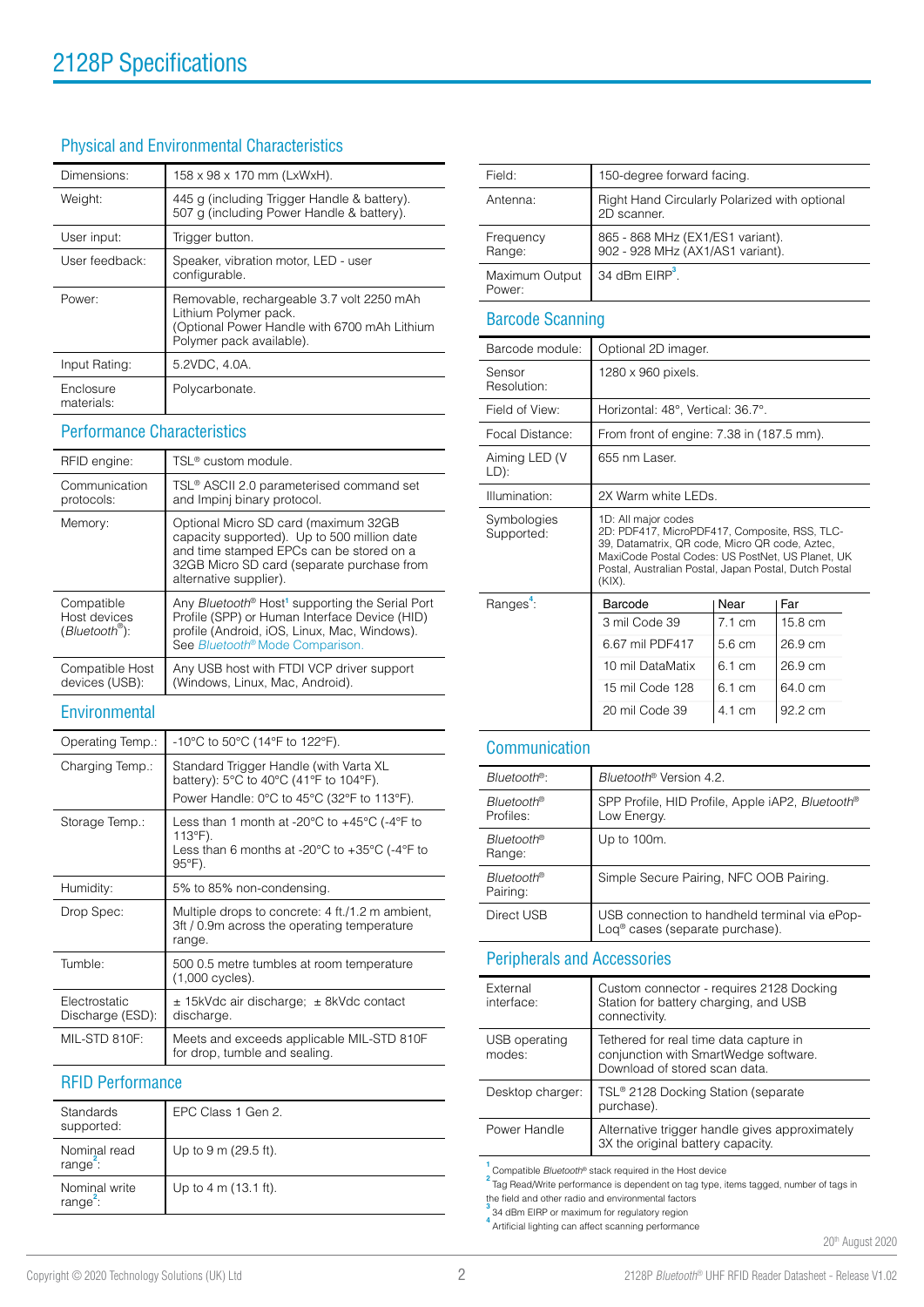| Other<br>Accessories: | New ePop-Loq® cases can be ordered by<br>special request (volume dependent, lead times<br>apply). |
|-----------------------|---------------------------------------------------------------------------------------------------|
|-----------------------|---------------------------------------------------------------------------------------------------|

### **Regulatory**

| Regions                                   | EU (CE), USA (FCC), Canada (ICES), Australia                                                                                                                                           |
|-------------------------------------------|----------------------------------------------------------------------------------------------------------------------------------------------------------------------------------------|
| FCC ID                                    | S6J2128P                                                                                                                                                                               |
| IC                                        | 8948A-2128P                                                                                                                                                                            |
| <b>EMC</b>                                | EN 55032:2015 +AC:2016<br>EN 55024:2010 +A1:2015<br>EN 301 489-1 V2.2.0<br>47 CFR Part 15B 15.107, 15.109<br>ICES-003 Issue 6                                                          |
| <b>RF</b>                                 | EN 300 328 V2.1.1<br>EN 302 208 V3.1.1<br>EN 301 489-3 V2.1.1<br>EN 301 489-17 V3.2.0<br>47 CFR Part 15C 15.247<br><b>RSS-247 Issue 2</b>                                              |
| <b>RF Exposure</b>                        | EN 50566:2017<br>EN 62209-2:2010<br>EN 50663:2017<br>EN 62479:2010<br>47 CFR Part 2.1093<br>RSS-102 Issue 5                                                                            |
| <b>Electrical Safety</b>                  | IEC 62368-1:2014 CB<br>EN 62368-1:2014 +A11:2017<br>UL 62368-1:2014<br>CAN/CSA C22.2 No. 62368-1-14                                                                                    |
| Laser Safety<br>(Imager Variants<br>Only) | IEC 60825-1:2014, EN 60825-1:2014<br>IEC 62471:2006, EN 62471:2008<br>21 CFR 1040.10                                                                                                   |
| Environmental                             | 2011/65/EU (RoHS 2)<br>Restriction of the use of certain Hazardous<br>Substances in electrical and electronic<br>equipment<br>2015/863 (RoHS 3)<br>Amendment to Annex II of 2011/65/EU |

|--|

| 2128P-ES1<br>(ETSI)<br>2128P-AS1<br>(FCC) | 2128P Bluetooth <sup>®</sup> UHF Reader with 2D Imager,<br>High Gain UHF Antenna, Trigger Handle,<br>Battery. |
|-------------------------------------------|---------------------------------------------------------------------------------------------------------------|
| 2128P-EX1<br>(ETSI)<br>2128P-AX1<br>(FCC) | 2128P Bluetooth® RFID Reader with High Gain<br>UHF Antenna (No Imager), Trigger Handle,<br>Battery.           |
| 2128-CRD                                  | Docking Station, Power Supply and Mini USB<br>cable.                                                          |



Integrated ePop-Loq® socket

### **Warranty**

The TSL® 2128P reader is warranted against defects in workmanship and materials for a period of one year (12 months) from date of shipment, provided the product remains unmodified and is operated under normal and proper conditions.

### **Terms**

"Made for iPod," "Made for iPhone," and "Made for iPad" mean that an electronic<br>accessory has been designed to connect specifically to iPod, iPhone, or iPad, respectively,<br>and has been certified by the developer to meet Ap wireless performance.

iPad, iPhone, iPod and iPod touch are trademarks of Apple Inc., registered in the U.S. and other countries.

The *Bluetooth®* word mark and logos are registered trademarks owned by *Bluetooth* SIG,<br>Inc. and any use of such marks by Technology Solutions UK Ltd is under license. Other<br>trademarks and trade names are those of their r

For more information, please visit us on [www.barcodes.com.au/tsl-2128-bluetooth-uhf-rfid-reader/](https://www.barcodes.com.au/tsl-2128-bluetooth-uhf-rfid-reader/) or call us on 1300 800 999

## **Mounts**

Connect Enterprise Hand-Held Terminals using ePop-Loq® mounts:





Zebra TC70 / TC75 Zebra TC51 / TC56 Honeywell D75e Zebra TC20 / TC25 Datalogic Memor 1 Datalogic Memor 10





Honeywell CT50 / CT60 Honeywell EDA50





### Honeywell CT40









[rfid-web-wedge](https://www.tsl.com/apps/rfid-web-wedge/)

















TSL® Reader **Configuration** [www.tsl.com/apps/tsl](https://www.tsl.com/apps/tsl-reader-configuration/)[reader-configuration](https://www.tsl.com/apps/tsl-reader-configuration/)

20th August 2020